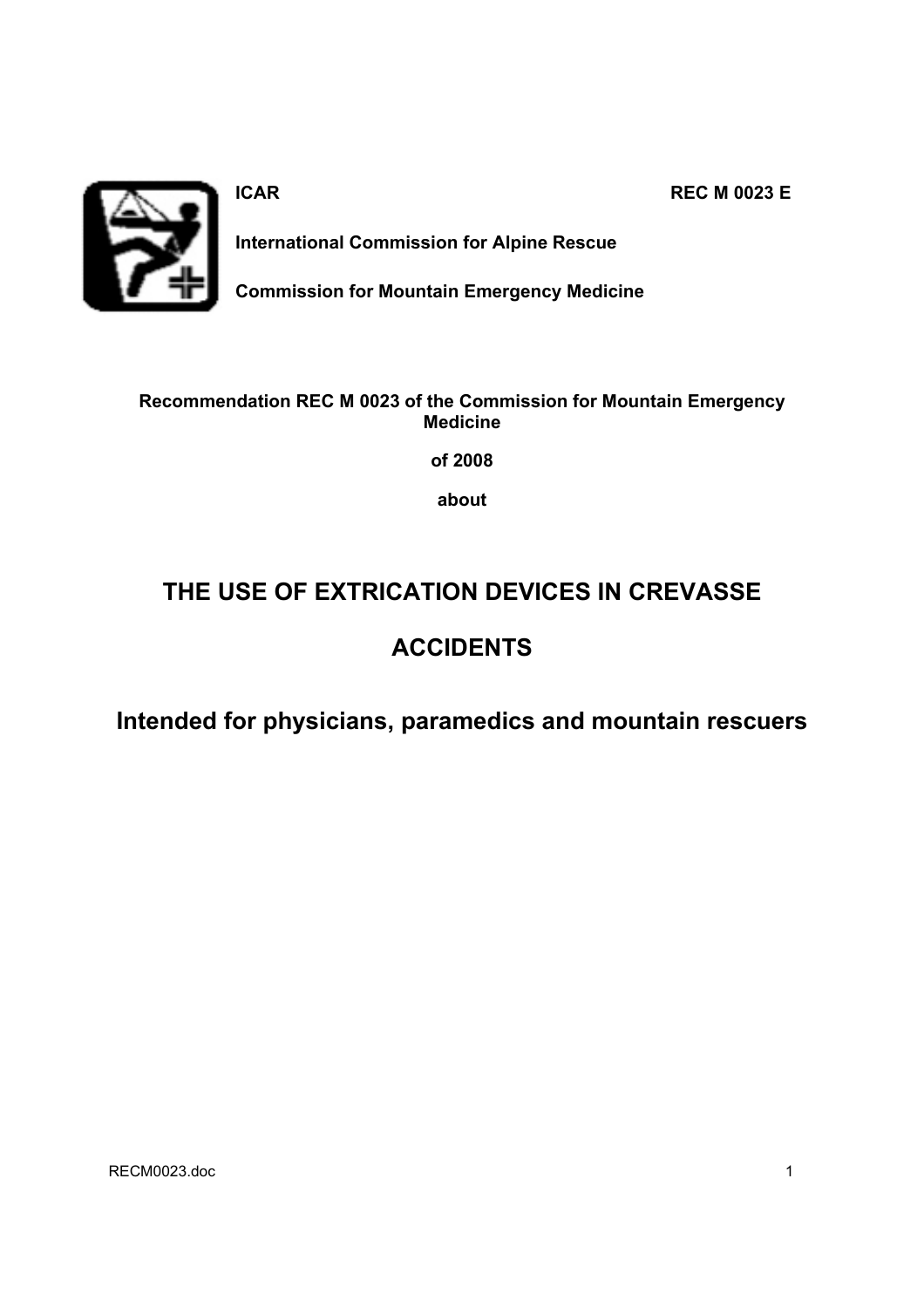# **THE USE OF EXTRICATION DEVICES IN CREVASSE ACCIDENTS**

Official statement of the International Commission for Mountain Emergency Medicine-

ICAR MEDCOM - jointly with the Terrestrial Rescue Commission

of the International Commission for Alpine Rescue ICAR

Intended for physicians, paramedics and mountain rescuers

Running title: Extrication devices

Eveline Winterberger MD<sup>1\*</sup>, Hans Jacomet MD<sup>2</sup>, Ken Zafren MD<sup>3</sup>, Grégoire Zen Ruffinen MD<sup>4</sup>, Bruno Jelk<sup>5</sup>

<sup>1</sup> Emergency physician, International Commission for Mountain Emergency Medicine ICAR MEDCOM, Medical Commission of Alpine Rescue Switzerland. Rega Center, P.O.1414, CH-8058 Zurich-Airport, Switzerland. E-mail eveline.winterberger@rega.ch.

<sup>2</sup> Emergency physician, Swiss Air Rescue. Rega Center, P.O. 1414, 8058 Zurich-Airport, Switzerland. E-mail hans.jacomet@rega.ch.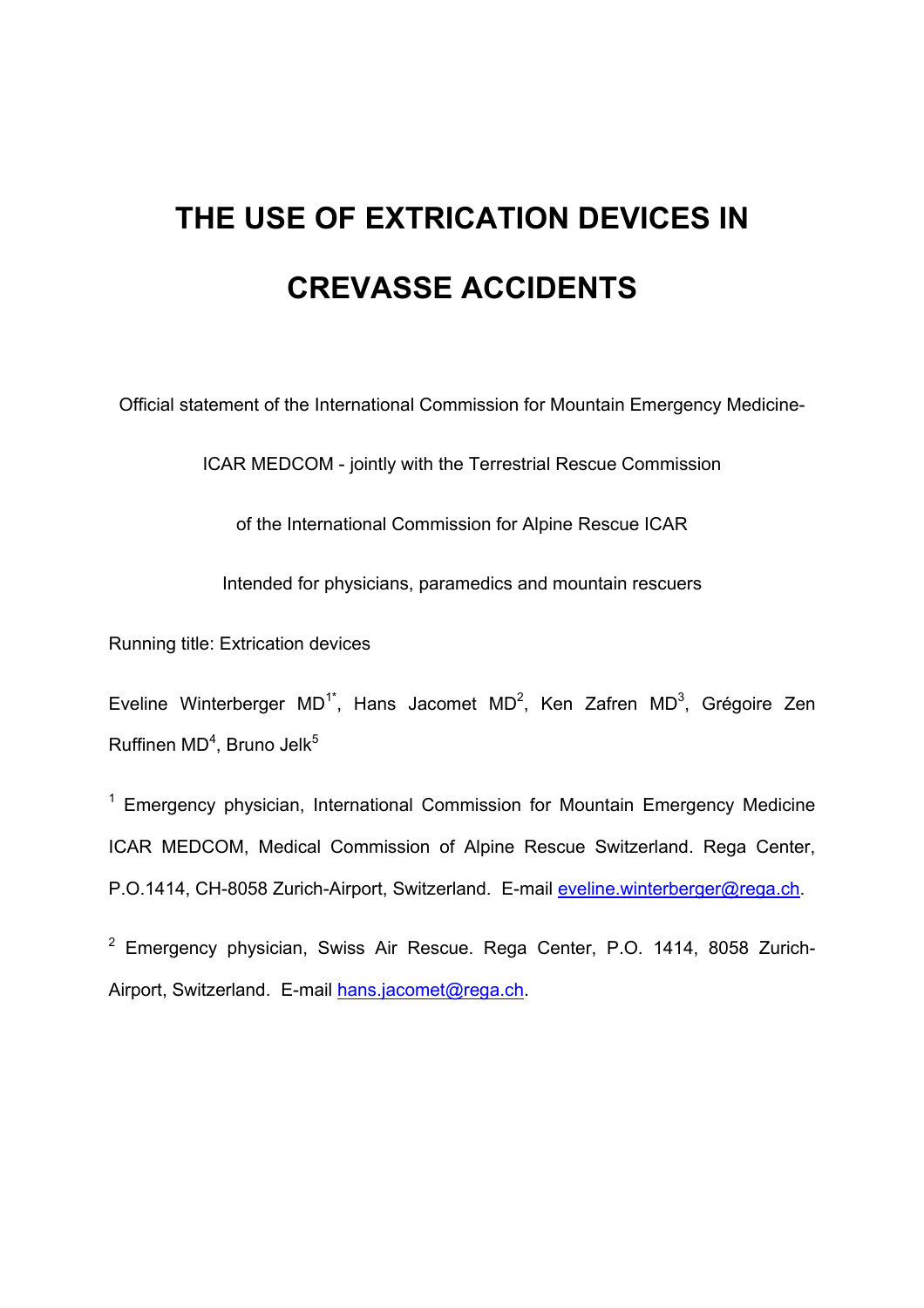<sup>3</sup> Emergency physician and Medical Director, Alaska Mountain Rescue Group, Vice President – International Commission for Mountain Emergency Medicine ICAR MEDCOM. 10181 Curvi St. Anchorage, AK 99507 USA. E-mail zafren@alaska.com.

<sup>4</sup> Emergency physician, International Commission for Mountain Emergency Medicine ICAR MEDCOM, Medical Commission of the Valais Rescue Organisation. Swiss Air Rescue, Airport, 1950 Sion, Switzerland. E-mail grégoire.zenruffinen@rega.ch.

<sup>5</sup> Technical commission of the Valais Rescue Organisation. President of the Terrestrial Rescue Commission of the International Commission of Alpine Rescue ICAR. Rescue Centre Zermatt, Lauberweg 90, 3920 Zermatt, Switzerland. E-mail jelkb@bluewin.ch.

\*Corresponding author. Rega Center, P.O.1414, CH-8058 Zurich-Airport, Switzerland. E-mail eveline.winterberger@rega.ch.

**This article reflects the consensus of opinion of the International Commission for Mountain Emergency Medicine - ICAR-MEDCOM - and the Terrestrial Rescue Commission of the International Commission for Alpine Rescue ICAR which have full responsibility for the content.** 

#### **Conflict of Interest Statement**

This statement was not supported financially or materially by any producer of extrication devices. The authors are not involved in any financial interest and did not get any grants or patents concerning the described devices.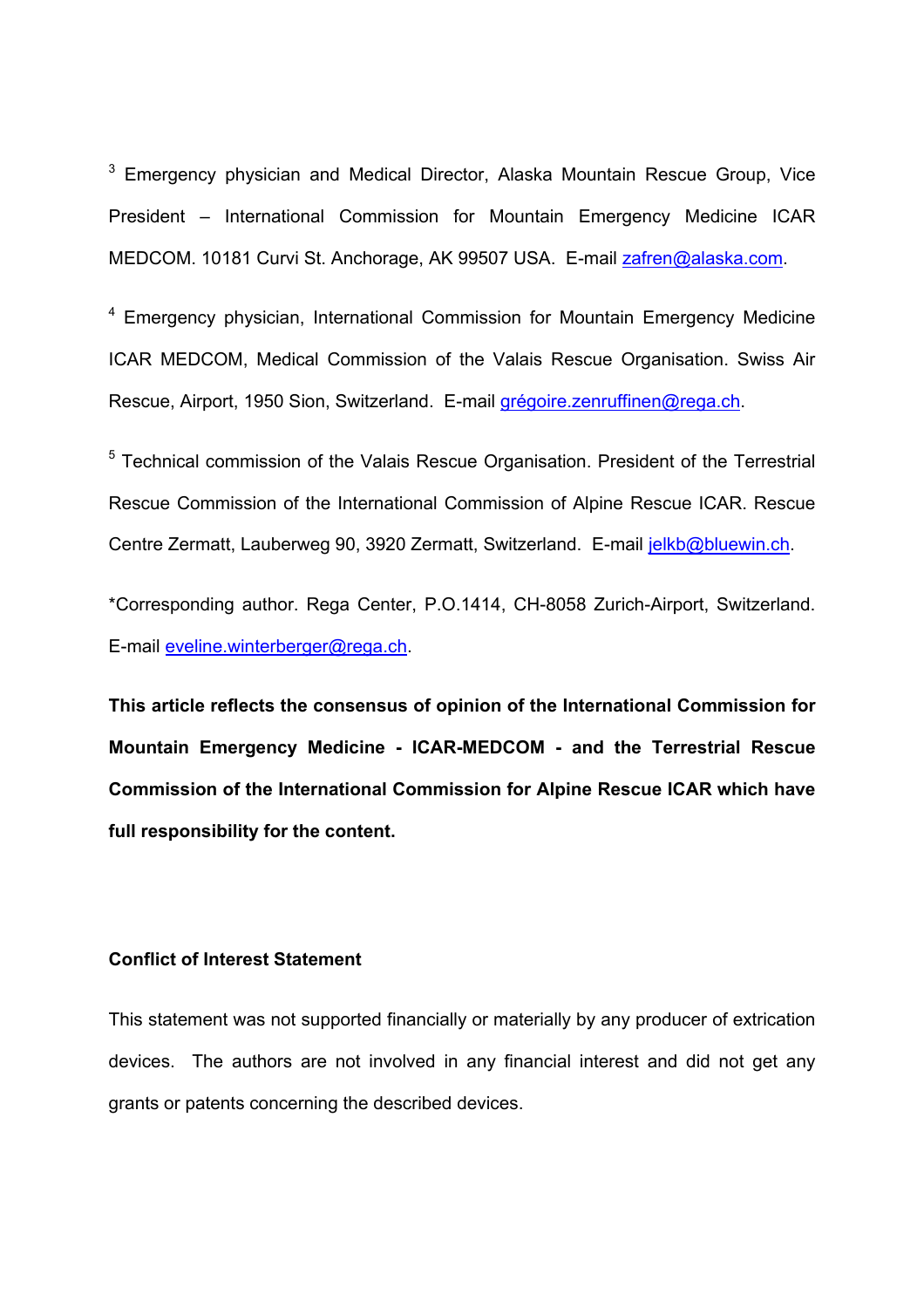#### **Abstract**

Injured patients in crevasses who are suspected of having sustained spinal injuries should ideally be extricated after being immobilized in a horizontal position on a stretcher and having a cervical collar applied. Sometimes, however, horizontal stabilization is not possible, because the crevasse is too narrow, and the patient needs to be stabilized in a vertical position. In such cases an extrication device can be a useful adjunct. The Kendrick Extrication Device™ stabilizes the position of the body and maintains firm support of the head, neck and torso. Therefore, the International Commission for Mountain Emergency Medicine - ICAR MEDCOM - supports the use of this device in narrow crevasses, if horizontal evacuation is not possible.

#### **Keywords**

Emergency Medicine, Extrication device, Crevasse accidents, Mountain rescue, Spinal injuries, KED, Kendrick Extrication Device.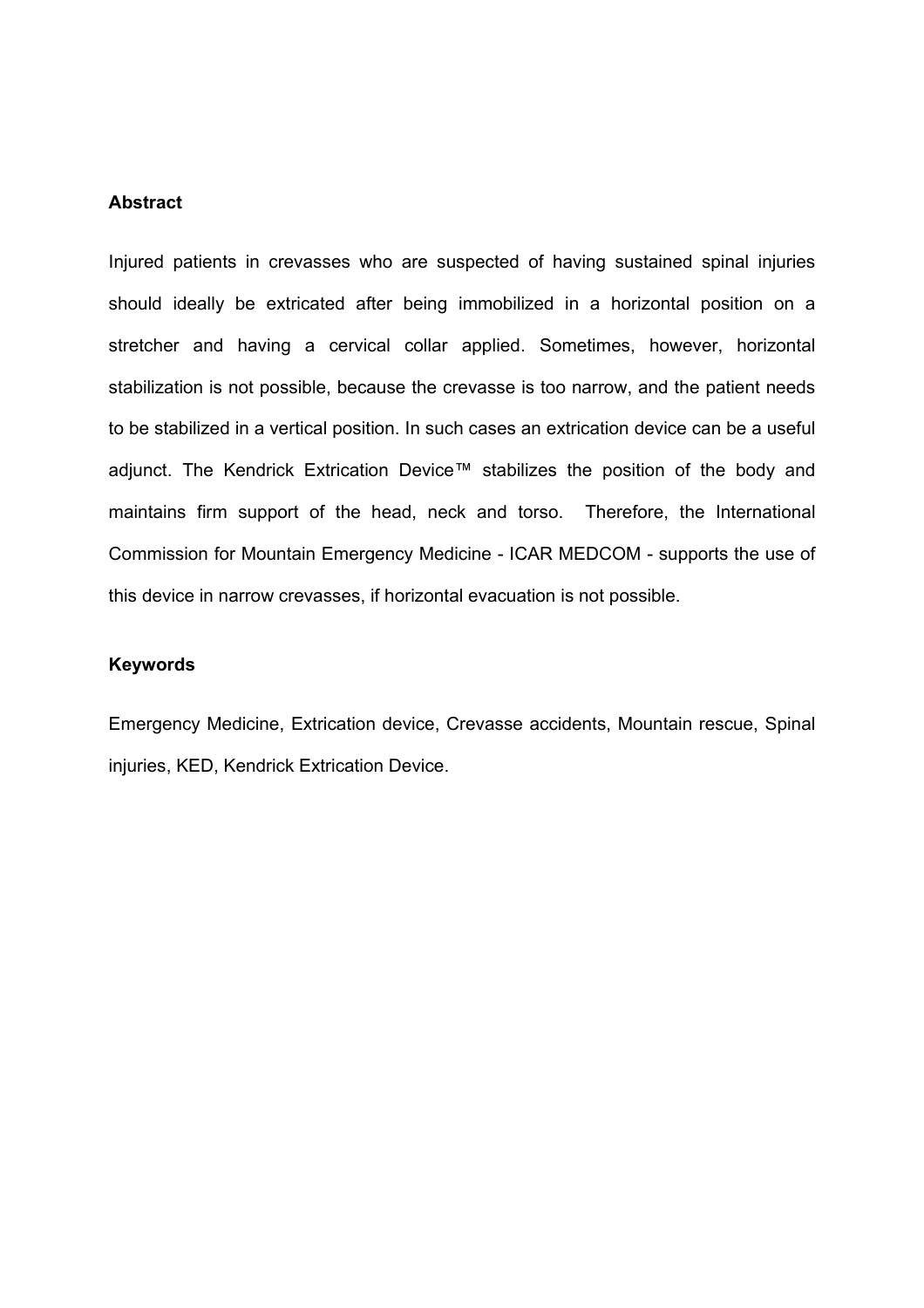#### **Introduction**

Glacial sports continue to be a popular form of wilderness activity. A wide spectrum of injuries is associated with glacial accidents. They range from common extremity injuries with fractures, joint instability, or frostbite to potentially life-threatening trauma<sup>1</sup>.

Injured patients in crevasses who are suspected of having sustained spinal injuries should ideally be extricated after being immobilized in a horizontal position on a stretcher and having a cervical collar applied<sup>2</sup>. However, sometimes this kind of rescue and evacuation is not possible because the crevasse is too narrow. The Kendrick Extrication Device (e.g. FERNO KED®, Troisdorf, Germany), due to its rigidity, stabilizes the position of the body and maintains firm support of the head, neck and torso<sup>3.</sup> This device is most commonly used after motor vehicle crashes, but it can also be used to advantage in difficult terrain, especially when there is a lack of space in a narrow crevasse. Swiss mountain rescuers have successfully used this device in the field, especially in glacier accidents in which patients have been injured in narrow crevasses, as shown in Fig 1. These anecdotal reports and the potential benefits of using the extrication device in crevasse accidents have been extensively discussed within the International Commission for Mountain Emergency Medicine - ICAR MEDCOM – which developed the following statement, based on a consensus of expert opinion.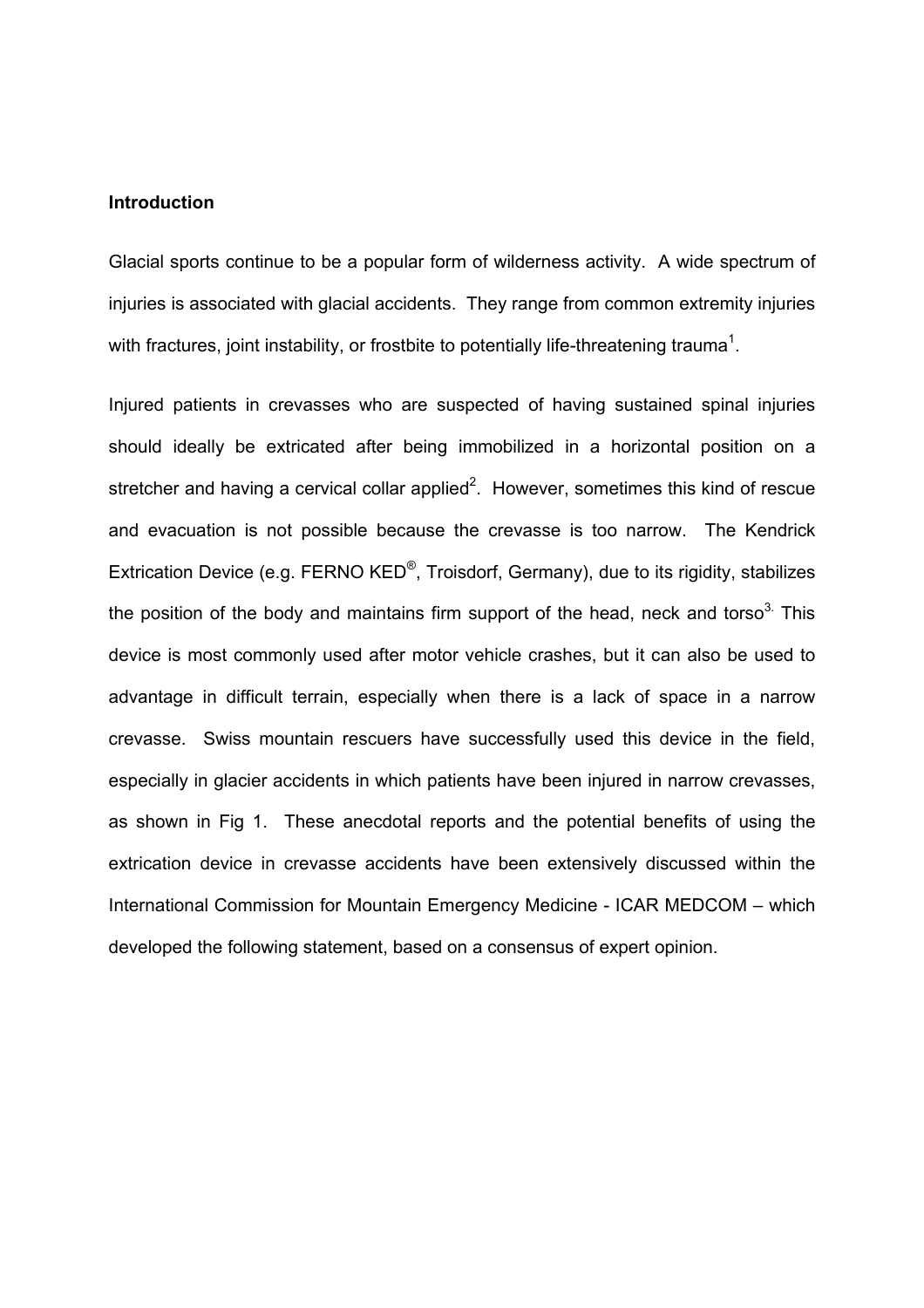







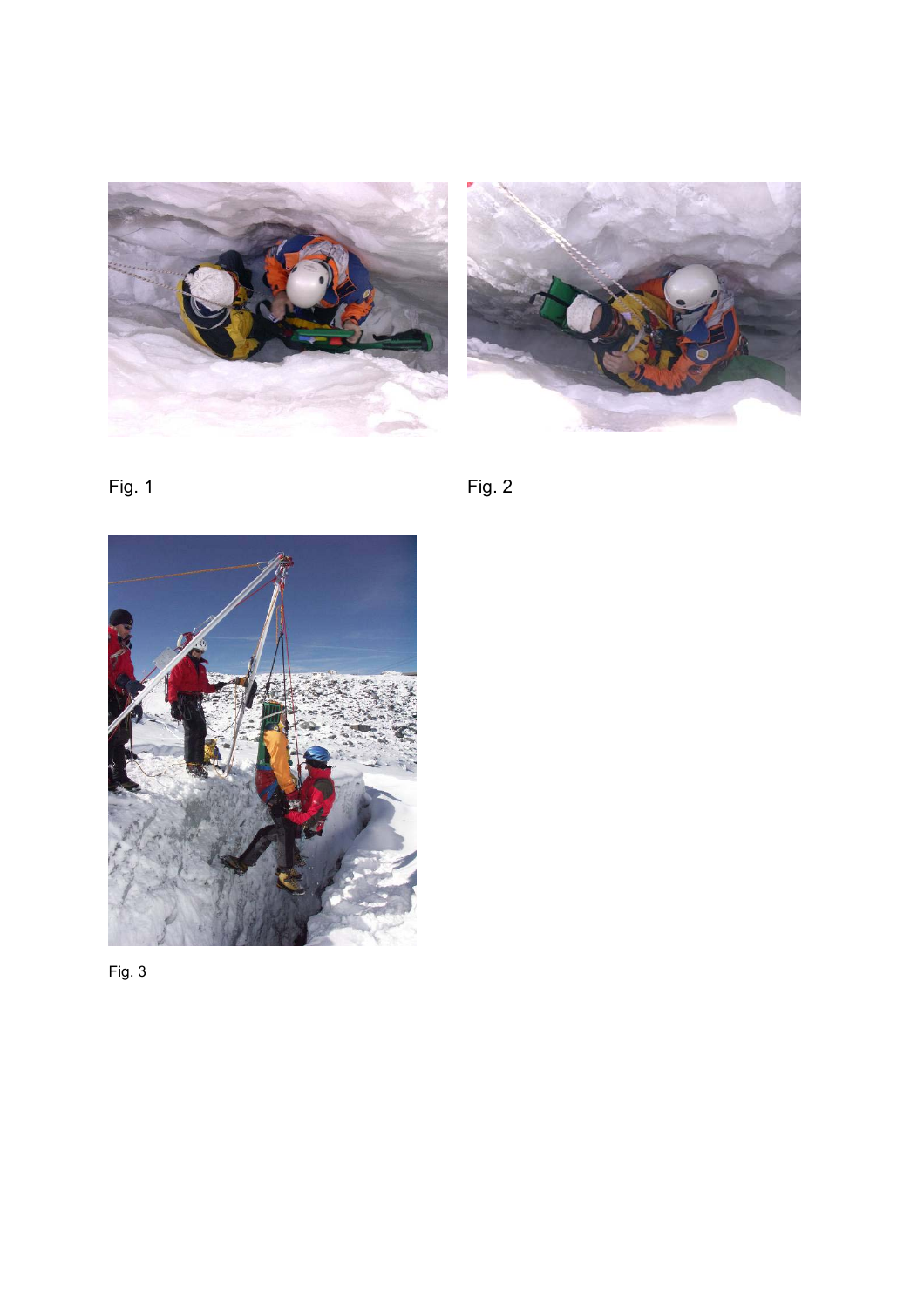#### **Recommendation**

In the case of an injured patient who is suspected of having sustained spinal injuries, when a stretcher cannot be used because the crevasse is too narrow, the Medical Commission of the ICAR supports the use of a Kendrick Extrication Device<sup>TM</sup>. The evacuation of the patient should be carried out by taking the following steps

1) The patient with a suspected back injury is placed in a cervical collar, then stabilized in the device (Fig 2).

2) The patient should be lifted using a supplement safety harness (e.g. Petzl Navaho $^{\otimes 4}$ , Petzl, CITY) and not directly by the straps attached to the device (Fig. 3).

3) If a vertical raise is essential, the use of a supplement suspension line at the top of the extrication device may reduce the pressure on the axial skeleton. This should be attached to the main line with an adjustable system (e.g. ascender or Prusik) (Fig 3). However, be aware that every change of position should be done as gently as possible especially if shock and hypothermia are present<sup>5,6</sup>.

4) After extrication the patient should be moved from a sitting to a horizontal position as soon as possible.

#### **Acknowledgement**

This statement has been discussed and officially approved at the 2005 ICAR MEDCOM meetings in Paklenica, Croatia, and Cortina d' Ampezzo, Italy, by the following members of the International Commission for Mountain Emergency Medicine in addition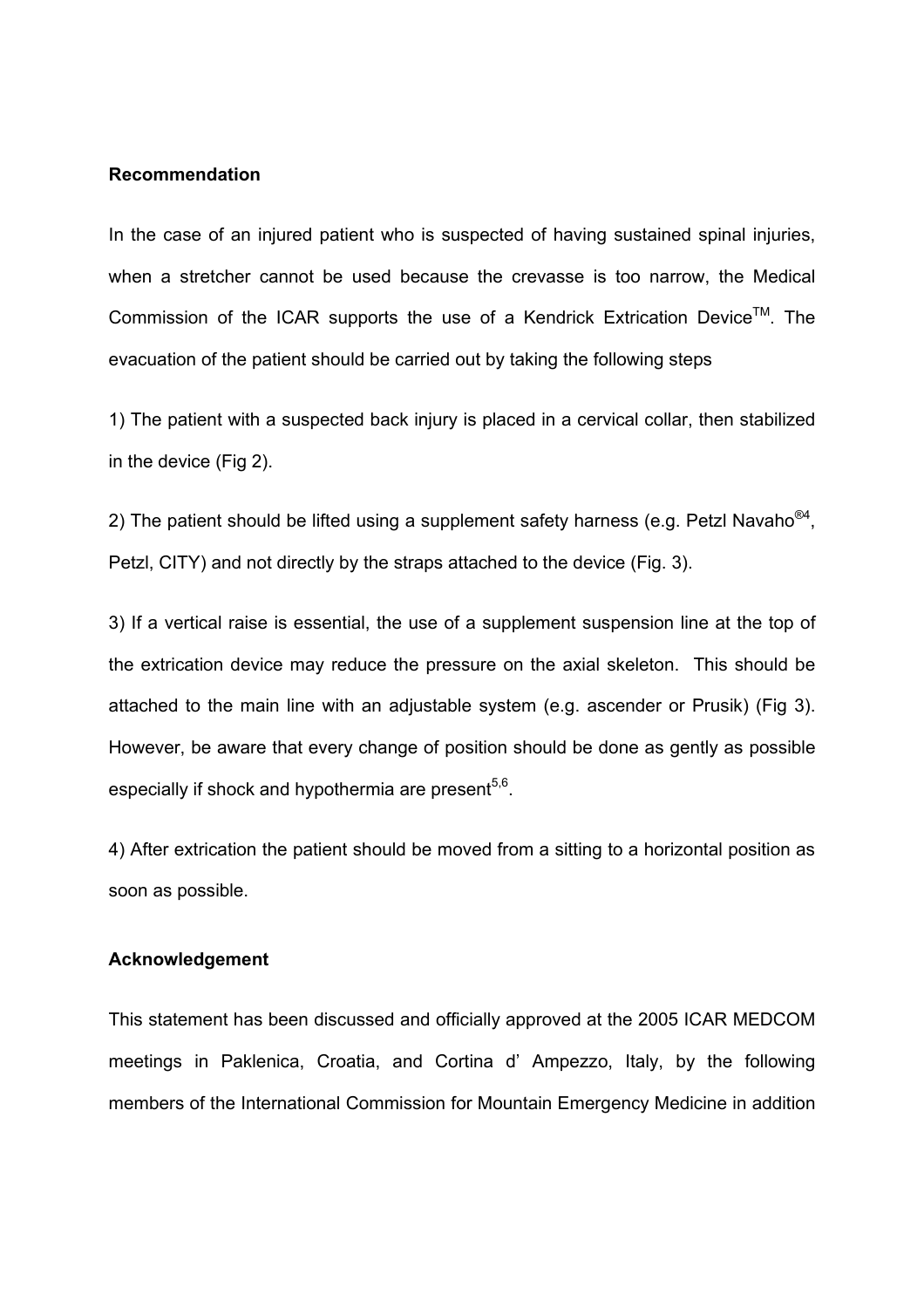to the authors: Hermann Brugger (President, Italy), Giancelso Agazzi (Italy), Borislav Aleraj (Croatia), Jeff Boyd (Canada), Ramon Chiocconi (Argentina), Tore Dahlberg (Norway), John Ellerton (England), Fidel Elsensohn (Austria), Silvia Ferrandis (Spain), Herbert Forster (Germany), Xavier Ledoux (France), Peter Paal (Italy), Günther Sumann (Austria), Dario Svajda (Croatia), Iztok Tomazin (Slovenia), Igor Zulian (Croatia).

#### **References**

1. Schindera ST, Triller J, Steinbach LS, Zimmermann H, Takala J, Anderson SE. Spectrum of injuries from glacial sports. *Wilderness Environ Med* 2005;16:33-37.

2. De Lorenzo RA. A review of spinal immobilization techniques. *J Emerg Med* 1996; 14:603-613.

3. Howell JM, Burrow R, Dumontier C, Hillyard A. A practical radiographic comparison of short board technique and Kendrick Extrication Device. *Ann Emerg Med* 1989;18:943-946.

4. Available at: http://en.petzl.com/petzl/Accueil. Accessed August 19, 2007.

5. Larach MG. Accidental hypothermia. *Lancet* 1995;345:493-498.

6. Durrer B, Brugger H, Syme D. The medical on-site treatment of hypothermia. *High Alt Med Biol* 2003;4:99-103.